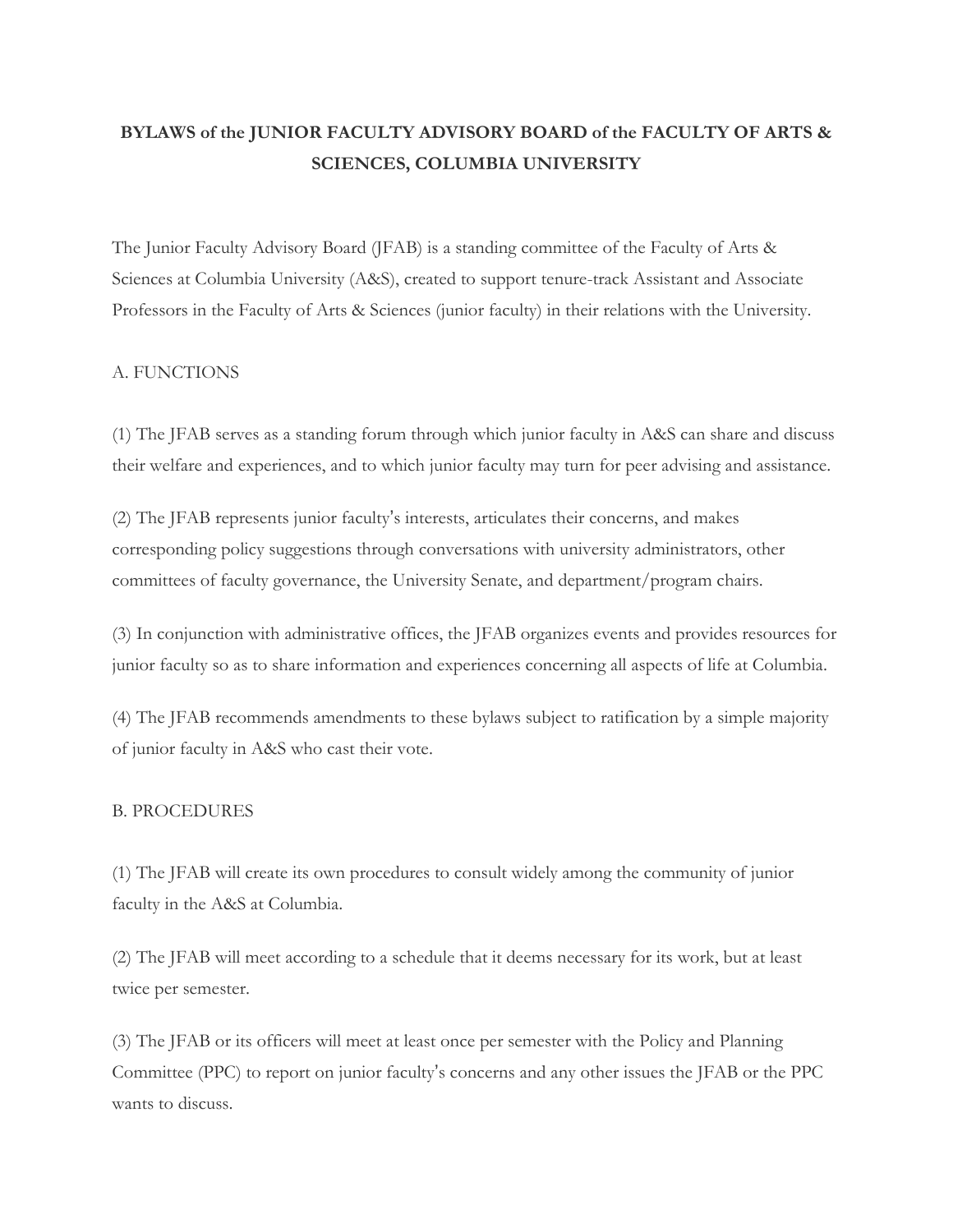(4) The JFAB or its officers will meet at least once per semester with the Executive Vice President for Arts & Sciences to report on junior faculty's concerns and any other issues the JFAB or the Executive Vice President want to discuss.

(5) The JFAB or its officers will be available to meet with the committee of the department chairs, members of the A&S Executive Committee, the Provost, and other members of University Administration to discuss junior faculty's concerns.

## C. MEMBERSHIP

(1) The JFAB will consist of six elected members and an elected chair.

(2) The elected members must consist of two from the humanities division of A&S, two from the natural sciences division of A&S, and two from the social sciences division of A&S.

(3) The elected members of JFAB must be in at least their second counted year of service at Columbia University and must be full-time tenure-track faculty, as defined in the Standing Rules of the Faculty of Arts & Sciences.

(4) The elected chair may be appointed to any of the three divisions of A&S.

(5) The elected chair must be an Associate Professor with tenure in A&S and must have been previously employed as an untenured Assistant Professor or Associate Professor in A&S.

#### D. ELECTIONS and TERMS OF OFFICE

(1) JFAB members and the JFAB chair may be nominated for election by themselves or by other junior faculty.

(2) JFAB members and the JFAB chair shall be elected by electronic vote of all junior faculty in A&S. Elections will be conducted in May each year. A simple majority will determine the outcome of each election.